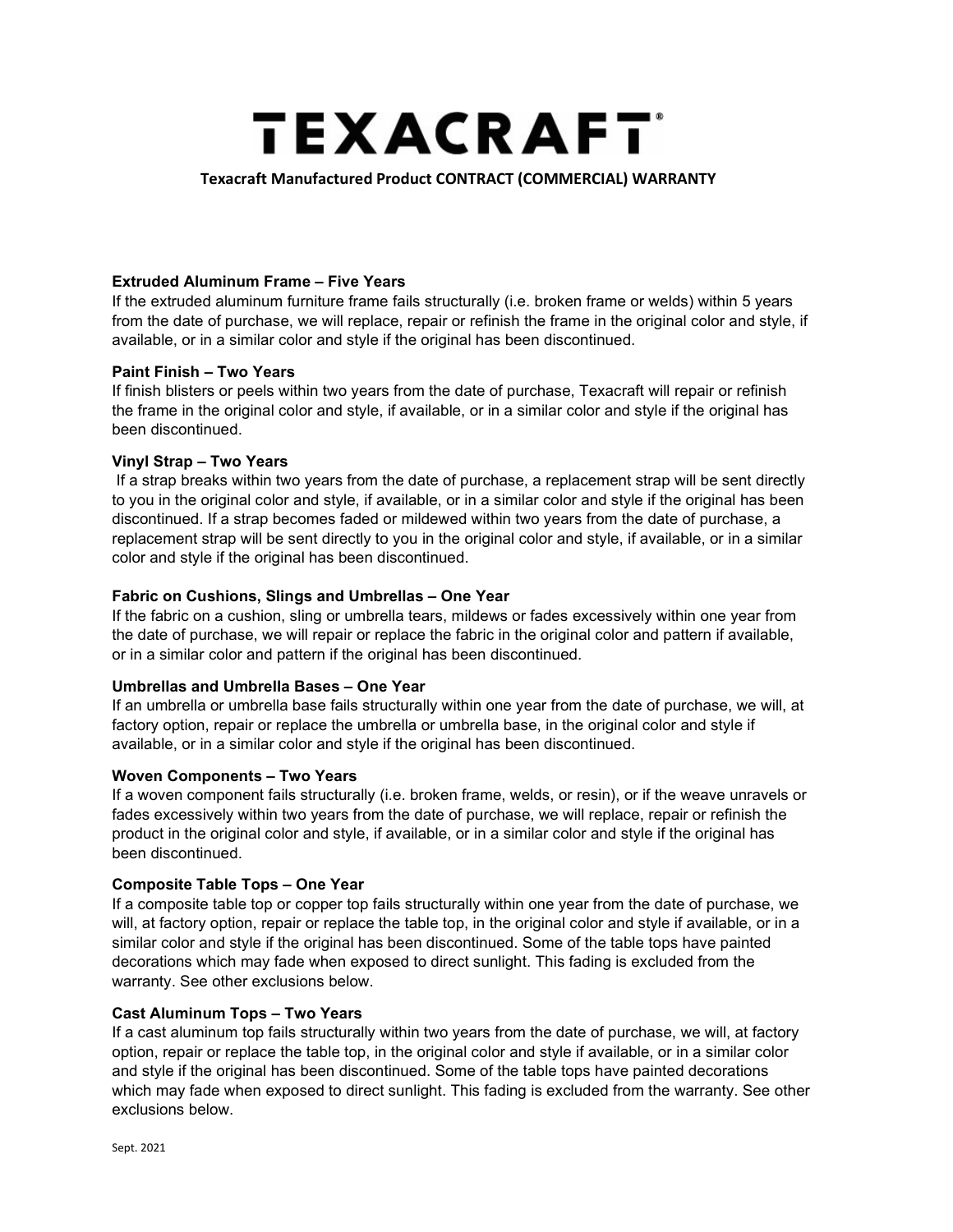## Texawood HDPE Furniture

#### Basic Warranty:

5 year from original date of purchase regarding material defects, splinter, crack, chip, peel, rot or suffer structural damage from insect infestation

#### Component Parts – One Year

If a component part (glides, bolts, wheels, etc.) fails due to manufacturing defects within one year from the date of purchase, we will, at factory option, repair or replace the part, in the original color and style if available, or in a similar color and style if the original has been discontinued.

#### Umbrella Warranty

Fabric umbrellas are constructed from the finest commercial material. Due to severe weather to which umbrellas may be subjected, Texacraft warranty does not apply. FiberBuilt Umbrellas warrants its fiberglass umbrella ribs to be free from defects in material and workmanship under normal conditions for a period of three years from the date of original purchase.

#### Shipping

If required, Texacraft will pay for shipping to and from the customer (for frames) of damaged or replacement products for a period of three years from the date of purchase. If the product is warranted for a period of less than three years, for example, fabrics, etc., Texacraft will pay for shipping of the damaged or replacement product during the warranty period.

This warranty is a limited warranty, and applies to the original purchaser only. Proof of purchase is required. Warranty coverage begins on the date of purchase.

Note: Texacraft or its suppliers may discontinue any component parts such as fabric, paint, etc., at any time.

Texacraft reserves the right to determine whether to replace, repair or refinish and mode of transportation of authorized returns.

#### EXCLUSIONS

Failure caused by unreasonable or abusive use, fire, freight damage, acts of nature (such as, but not limited to freezing or high winds), suntan oil or other chemicals, normal fading, scratching or chipping of the finish, fading, weathering or staining or discoloration of furniture, accidental damage repair or modifications by consumer, commercial use, normal wear and tear are excluded from the warranty.

#### NULL AND VOID:

- Unauthorized repairs Customer should take digital photographs to submit for approval and solutions on any repairs. Contact your sales rep for additional information.
- Breakage due to abuse or misuse If any claims are made we will make an objective review.
- Repair, alteration by anyone other than Texacraft Engineering can tighten or replace with same factory bolts. Customer should take digital photographs to submit for approval and solutions on any repairs. Contact your sales rep for additional information.
- Damage from accidents Examples:
	- o Spilling red wine on a sling fabric.
	- $\circ$  Sitting on furniture with sharp object in pocket that cuts the sling.
	- o Burning cigarette holes in the fabric.
	- o Accidentally spraying the furniture with any chemicals, i.e. lawn chemicals, fertilizer, etc.
- Normal fading of vinyl color caused by exposure to the sun and weather See Sling Warranty and Paint Finish Warranty above.
- Furniture is not designed for in-pool use Voids warranty. Our furniture is not designed for inpool use. Any type of pool chemicals will compromise the frame finish. - examples:
	- o Submerging furniture in pool during hurricanes or wind storms
	- o Placing furniture in shallow pool areas for lounging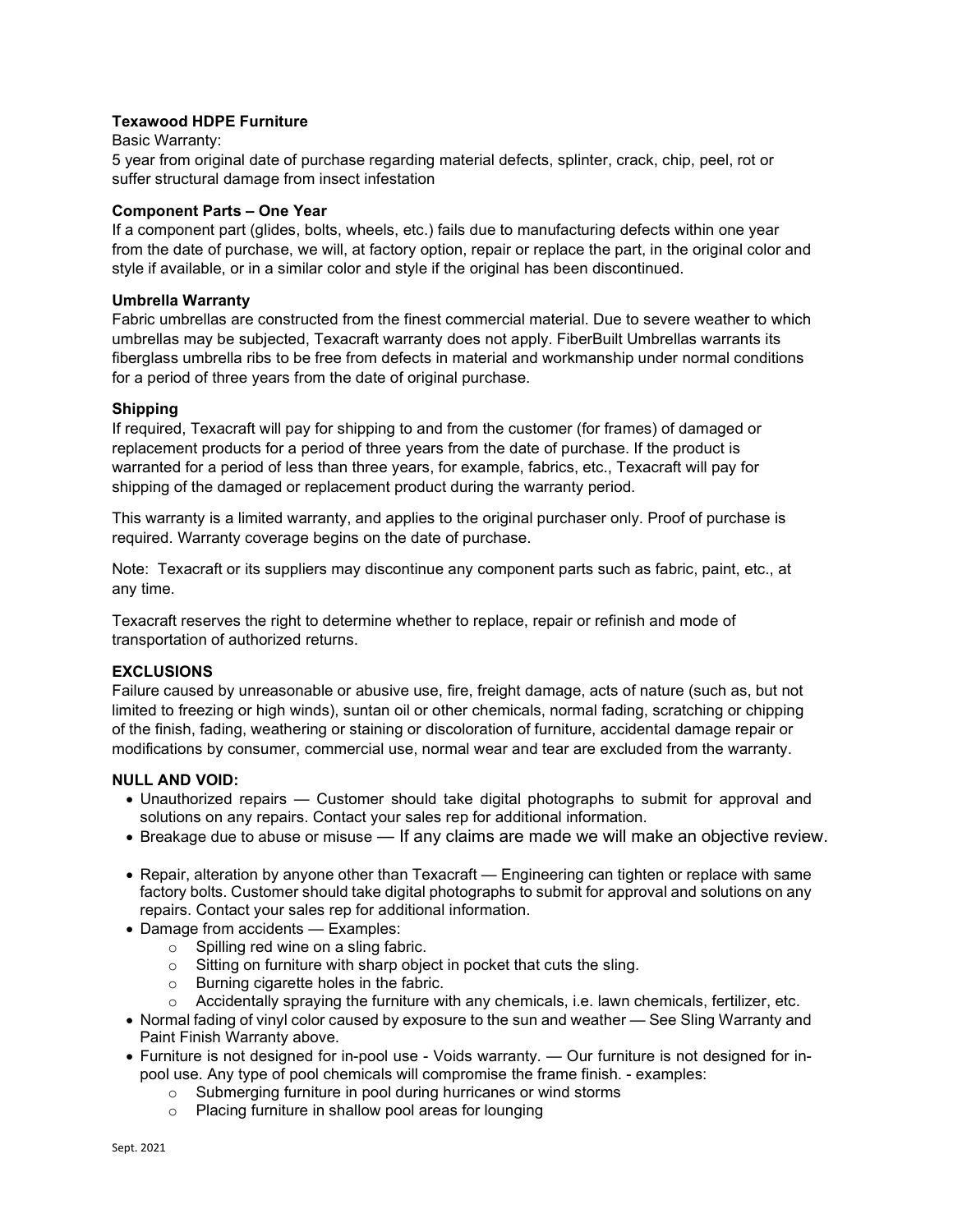#### Winter Storage

All furniture should be stored in an upright position to allow for proper water drainage. Storing furniture upside-down may cause water to accumulate and freeze inside the frame, causing serious structural damage that is not covered by the warranty.

#### Return of Furniture

If it becomes necessary to return furniture, the original purchaser must provide proof of purchase when making a claim. Prior written authorization from the factory is required to obtain a Return Goods Authorization (RGA) number. This RGA number must be attached to each piece of furniture returned to the factory.

For additional information or service, contact your Texacraft sales representative.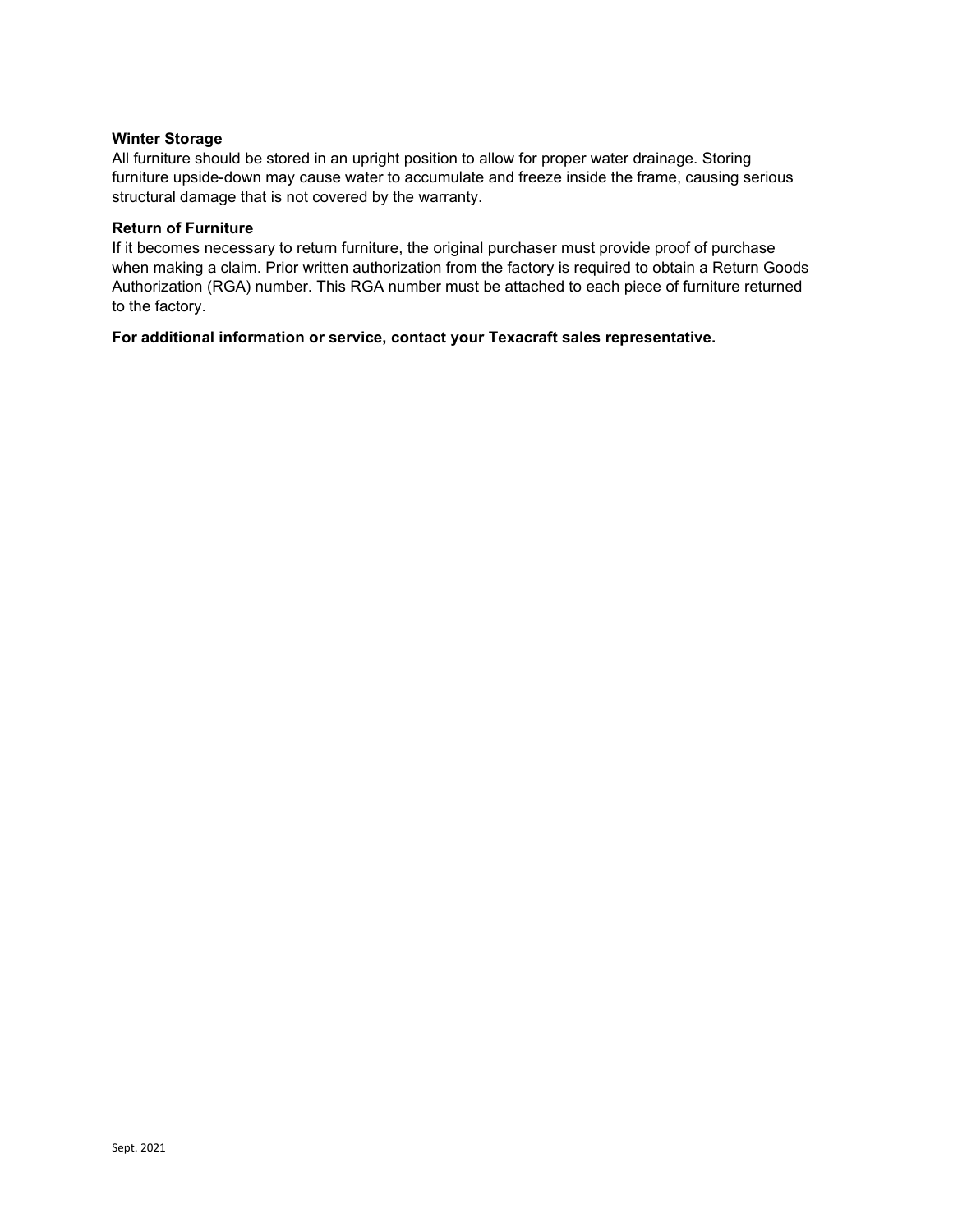# Warranty Information on Drop Ship Products Including Other External Manufactured Products

## Nest Lantern

3 years on the GFRC material, and 1year on burners, valves, electrical components and controls (excluding the batteries) We do have a technical Service Department for any customer questions.

## Fiberglass Planters, Containers and Stools

Products- Fiberglass Containers and Planters: Mirage, Maverick, Swell, Monsoon, Sidekick, Axis, Cloud Break, Fairfax, Tiburon, Infinity, Hive, Helix, Ajax

Manufacturer warrants to the initial purchaser that their products are of good material and workmanship, free of manufacturing defects. They will function as described under normal use and service for one year. Freeze and thaw can damage fiberglass containers. It is essential that water is able to drain from the containers. Damage from freezing and thawing is not covered by the warranty. Rough handling of the containers will void the warranty, such as lifting from the lip of the container while planted. Manufacturer at their discretion will either repair, exchange, or give credit for any item proving to be of defective materials or workmanship.

## Lagoon

Manufacturer warrants the products for a period of 1 year on steel frames and resin surfaces and 1 year on paint or powder finish (if applicable) against peeling, cracks and blisters. For defects in materials or labor used in the manufacturing of the products manufacturer will repair or replace defective product at no charge to the customer. The defective product must be returned (shipping prepaid) to the manufacturer with proof of purchase. For specific information consult your Texacraft sales representative.

Warranty is not valid under following circumstances: (manufacturer is not responsible for the guarantee in the following caes:

- 1. When the product has not been used under normal conditions
- 2. When the product had not been operated according to instructions
- 3. When the product has been altered or repaired by persons not authorized by manufacturer
- 4. The damage to structures due to welding or assembly or exposure to water and/or freezing temperatures, the exhibition of oils, liquid spills, or chemical products, chips and scratches resulting from use and normal wear
- 5. Any piece of glass is excluded from warranty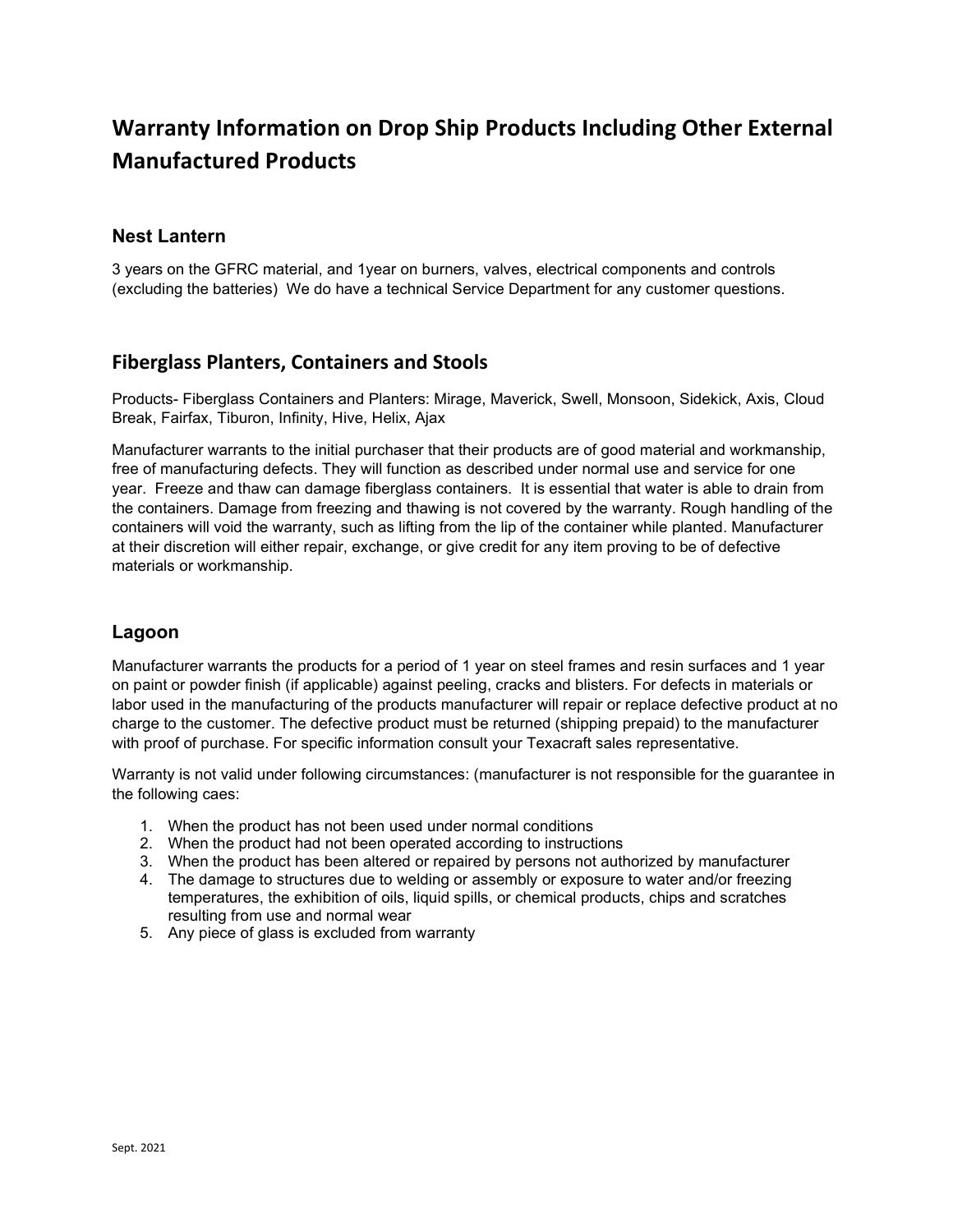## Fiberglass Cubes & Cultured Granite Tops

Products- Cultured Stone Tops- Faux Granite Products- CUBE. Faux Granite

Maufacturer warrants to the original purchaser that products will be free from defective materials or workmanship under normal use and service for a period of two (2) years from the original purchase date. See exceptions and exclusions, below.

## MANUFACTURER SHALL NOT BE LIABLE FOR LOSS OR USE OF ITS PRODUCTS, NOR SHALL MANUFACTURER BE LIABLE FOR OTHER INCIDENTAL OR CONSEQUENTIAL COSTS, EXPENSES, OR DAMAGES INCURRED BY THE ORIGINAL PRUCHASER OR BY ANY OTHER PERSON, FIRM OR CORPORATION.

This warranty is void if the product warranted has been damaged by accident or unreasonable use, neglect, improper installation (failure to fully support table tops may result in warping) or service or other cause not arising out of defects in material or workmanship. Damage caused by allowing water to enter the core of table tops is not covered by this warranty.

During the warranty period, your product will either be repaired or it will be replaced with a like product (at Manufacturer's option) without charge to the original purchaser, when returned prepaid and insured, with proof-of-purchase date to manufacturer at its address as listed above. Any expenses incurred in the removal, replacement or transportation of the product is not covered by this warranty. Any acceptance of product by manufacturer. for replacement shall not be deemed an admission that the product is in violation of warranty or defective.

This warranty is the manufacturere's only express warranty. Any implied warranty shall not extend beyond two years from the date of original purchase. Some states do not allow limitations on implied warranties, so this limitation may not apply to you.

In the event of replacement, the replacement product will continue the warranty of the original product, or ninety (90) days, whichever is longer.

This warranty gives you specific legal rights. You may have other rights which vary from state to state.

## Euro Form Collection

Products- Polypropylene Chairs, Chaises and Tables.(Nest Chair, Atlantico Chaise Lounge, Cube Table, Spritz Side Table, Palma Arm Chair, Erica Side Chair, Duca Bar Stool, Lido Bar Stool, Fiore Table, WErzalit Tops

Manufacturer will repair or replace any item found to have a manufacturing defect if a claim is made within the stated "warranty period" of three (3) years from the date of purchase.

The warranty excludes any time subjected to improper use which includes but is not limited to: Damage due to abuse or negligence Damage due to improper use of the item

Damage due to the use of solvents or caustic substances on the product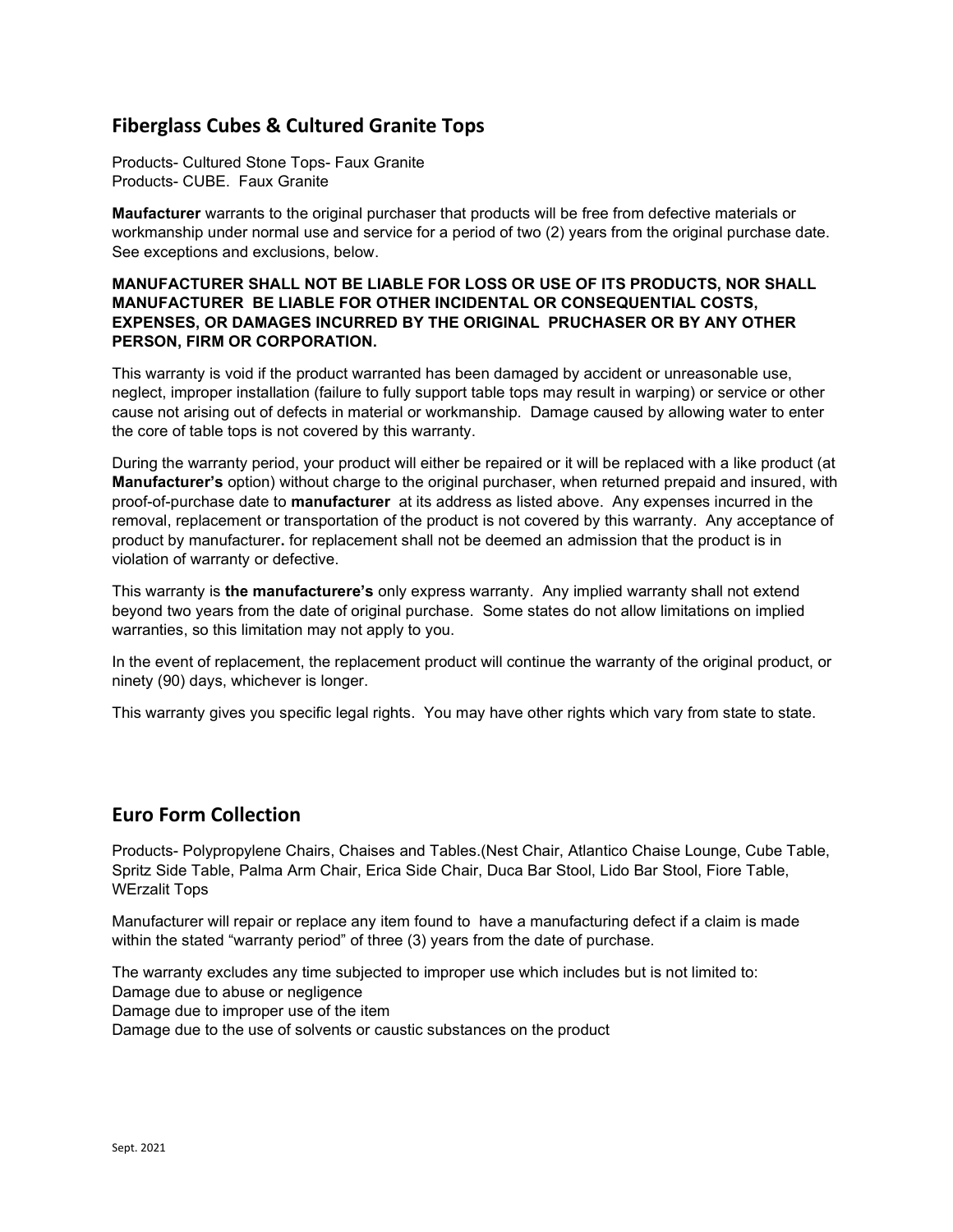## Texawood

## 5-Year Limited Warranty

Manufacturer warranties to the original purchaser ("Purchaser") that, for a period of five (5) year for commercial use from the date of original invoice, under normal use and service conditions, shall be free from material defects, and shall not splinter, crack, chip, peel, rot, or suffer structural damage from insect infestation. Further, manufacturer warranties that for a period of 30-days from date of purchase all products shall be free from defects related to workmanship

## Aluminum Frames:

- Welds and Joints are warranted to not break or crack for 5 years of commercial use
- Powder coat finish is warranted to not peel for 2 years of commercial use Hardware:
- Hardware used in production or assembly of products is warranted to not break for 5 years of residential use, 1 year of commercial use

## The following items are specifically excluded from the limited warranty. Manufacturer shall not be liable for any failure, defect or damage resulting from or connected with the following:

- Fading, color change or color match HDPE products are made with UV-stabilizers to minimize fading; however, upon exposure to the sun all colors will fade to some degree. To minimize possible fading: keep product covered, utilize cushions where applicable, minimize direct sunlight by storing product when not in use or use a UV-protectant
- Rust or corrosion of stainless steel or zinc coated steel hardware (please see Cleaning/Maintenance information for details on how to maintain your hardware)
- Rust or corrosion of steel frames
- Assembly or handling of products after they leave our factory, including any lack of performance or improper performance in any way by the dealer or assembler
- Abnormal use of the products
- The application of paint, varnish or other coating or chemical not approved by manufacturer or the application of heat or radiation from an external source, such as a barbecue grill, another appliance, fire or reflection from windows or doors
- Any lack of compatibility between our products and any other product not manufactured by us that causes damage to or failure of our products
- Labor, transportation or assembly costs
- Color or pattern variance between any new replacement section or pieces and other sections or pieces. (We reserve the right to discontinue or modify any product line or color without notifying the original purchaser. If the original product is not available, we retain the right to choose to provide replacement material of equal value or quality)
- Damage caused by, among other things, use of incompatible accessories, intentional acts, unreasonable use, misuse, physical abuse, vandalism, riot, insurrection or civil disorder, accidents or corrosive atmospheres (such as those contaminated by acid rain, harmful chemicals or vapors), or any act of God (such as fire, flooding, hurricane, earthquake, tornado, lightning, ice, etc.), environmental condition (such as air pollution, mold, mildew, etc.), staining from foreign substances (such as dirt, grease, oil, etc.), or normal weathering (defined as exposure to sunlight, weather and atmosphere which may cause any colored surface to gradually fade, darken, chalk, or accumulate dirt or stains)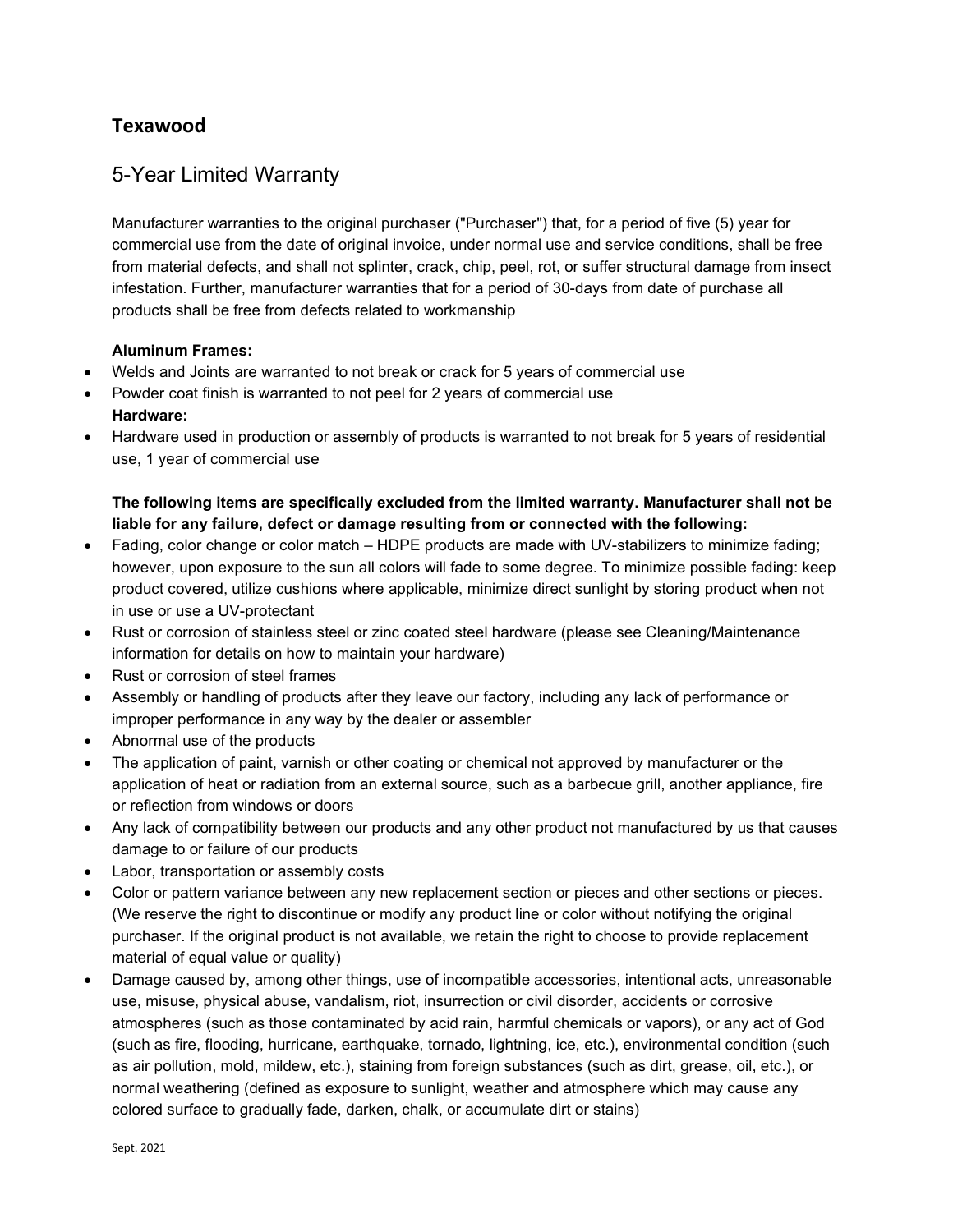Assembly of hardware, accessory items or defects caused by their assembly

Proper maintenance of your product is required to support the benefits of this warranty. This warranty is voided in the event that there are indications of abuse or neglect to the furniture. This warranty does not apply to normal wear and tear effects on the furniture, which are received by regular use of the furniture.

For service under this warranty, first contact Texacraft. When submitting a claim, you will be required to submit the written description of the defect, proof of purchase receipt including the date. Be prepared to supply photographs of the product. Once documentation has been received and evaluated, manufacturer's sole responsibility shall be, at its option, to repair or replace defective component, to repair or replace defective furniture, or authorize repairs by a third party, and the Purchaser will be notified of the solution. Should defective product no longer be available, manufacturer may replace with similar product of our choosing. All returns require a Return Merchandise Authorization prior to being returned. Manufacturer will provide a one-attempt call tag for those items it requires be returned under our warranty. Failure to return product via manufacturer's call tag will transfer responsibility to return product to Purchaser at their own cost. If product is not returned within 30 days of Return Authorization, Purchaser is responsible for all shipping charges that may apply. All returns must have the RMA # clearly visible on outside of shipping box. Failure to return requested defective product will result in forfeiture of any credit

Under the manufacturer's warranty, replacement of defective product will require Purchaser to pay for the replacement. Once the defective product is returned to manufacturer and evaluation confirms it is defective, credit will be issued to the purchaser. Should Purchaser return defective product to manufacturer prior to shipment of replacement, any credit would be applied to replacement product.

No person or entity is authorized by manufacturer to make and manufacturer shall not be bound by any statement or representation as to the quality or performance of manufacturer's products other than as contained in this warranty. This warranty may not be altered or amended except in a written instrument signed by manufacturer and Purchaser

UNDER NO CIRCUMSTANCES WILL TEXACRAFT BE LIABLE FOR SPECIAL, INCIDENTAL OR CONSEQUENTIAL DAMAGES, WHETHER SUCH DAMAGES ARE SOUGHT IN CONTRACT, IN TORT (INCLUDING BUT NOT LIMITED TO NEGLIGENCE AND STRICT LIABILITY) OR OTHERWISE, AND POLY-WOOD'S LIABILITY WITH RESPECT TO DEFECTIVE PRODUCTS SHALL IN NO EVENT EXCEED THE REPLACEMENT OF SUCH PRODUCTS OR RETURN OF THE PURCHASE PRICE, AS DESCRIBED ABOVE.

Some states do not allow the exclusions or limitations of incidental or consequential damages, so the above limitations or exclusions may not apply to you. This warranty gives you specific legal rights, and you may also have other rights that vary from state to state.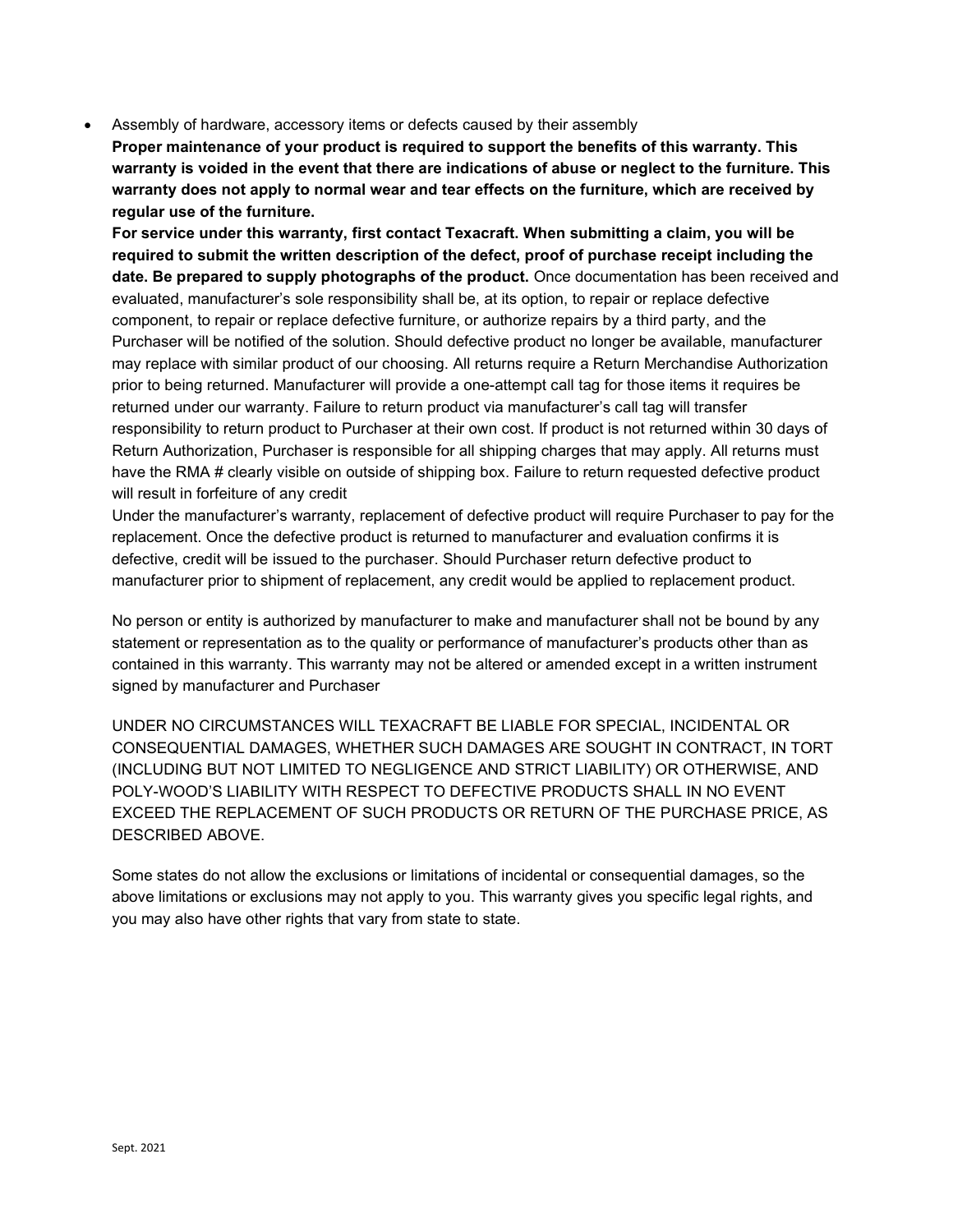## Executive Cabanas

Product- Executive Cabanas (Hermosa, Redondo, Laguna), Shade Structure, Towel Valet, Cloud Daybed

Manufacturer agrees to repair or replace any or all work, which may prove to be defective in its workmanship within a period of two (2) years from the original manufacture date. Ordinary wear and tear, abuse, acts of nature or neglect are not covered under this warranty.

Selective fabrics (5 yr & 8 yr.) and other materials may carry warranties by their manufacturer.

## In-Pool Collection

Product- In-Pool Collection (In-Pool Lounger, Raised In-Pool Lounger, High Back Chair, Side Table, Island Bed, Modular Collection, Polyethylene Planters, Affinity Collection)

Two (2) Year warranty against manufacturing defects.

Manufacturer's products are made to last and are backed by a two-year warranty against defects in material and workmanship. Proof of purchase is required. This warranty applies only to the original owner. This warranty is void if the products are structurally altered or subjected to stress beyond the physical limits of the materials used in body or components, or is damaged as a result of abnormal use. Normal wear and tear is not warranted. This warranty does not include any manufacturer responsibility for any incidental or consequential damages resulting from the use of the products.

## Outdoor Games

Products shall be free from material defects, and shall not splinter, crack, chip, peel, or rot for two (2) years for commercial use from the date of purchase. Product Hardware is warranted to perform as required for one (1) year for commercial use from the date of purchase.

## Euro Height Fire Tables

Many aspects of this product are hand-produced, hand-finished and use natural materials, which makes them subject to variations in color, finish and size. All pieces will mature and age over the course of time through natural processes associated with use, heat and flame. These changes are an essential part of the dynamic of the piece. The manufacturer reserves the right to make minor amendments without prior notice.

## Length of warranty

12 MONTH WARRANTY FROM DATE OF PURCHASE ON STAINLESS STEEL PARTS INCLUDING RAW, LINISHED AND POWDER COATED, ON MILD STEEL INCLUDING POWDER COATED AND CHROME PLATED,

CONCRETE COMPOSITE AND GLASS. Chips and scratches are not covered by warranty. Natural variation in color, texture and porosity may occur with Concrete Composite products and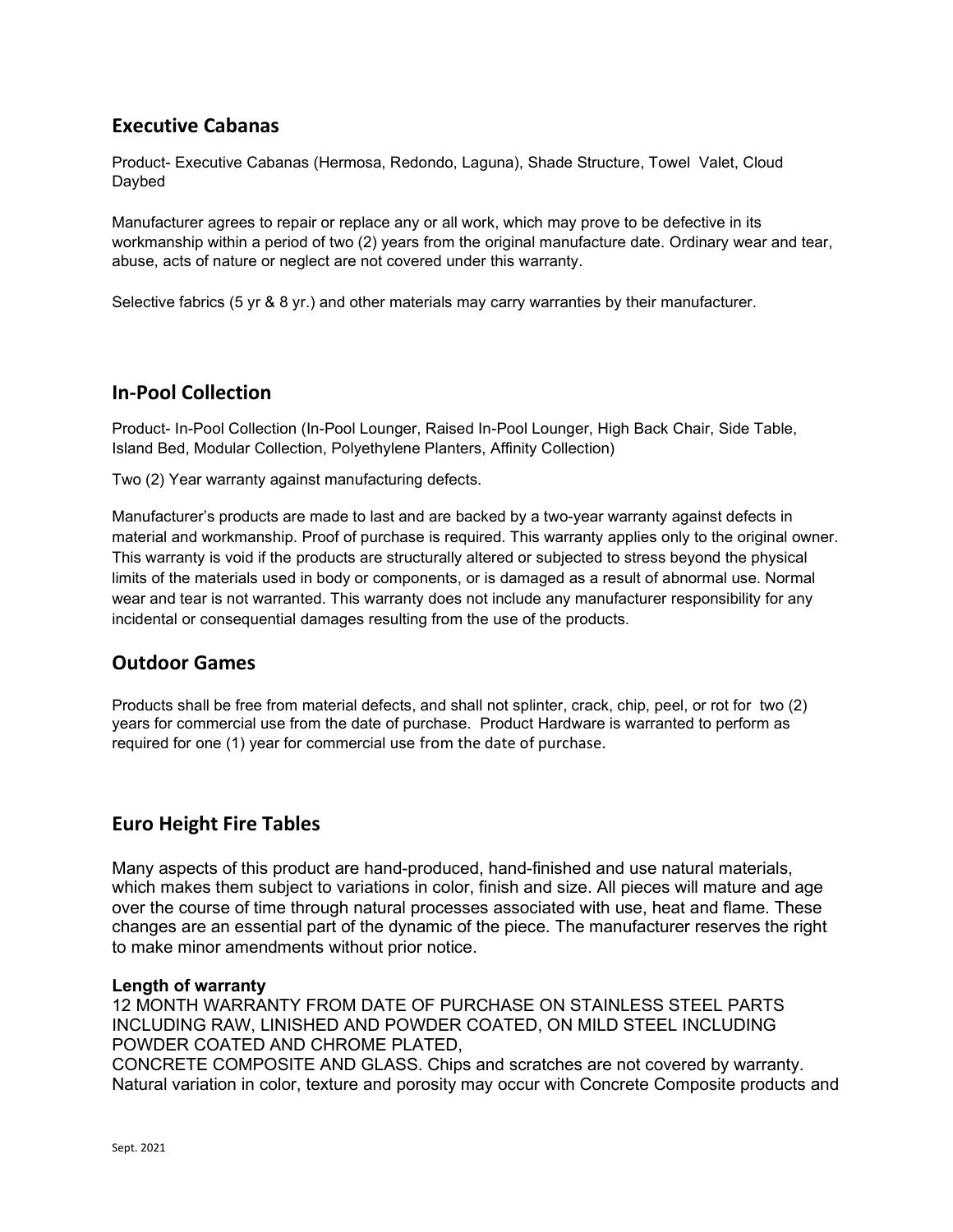are considered inherent and valued qualities of the material. Non-structural hairline cracks are possible and shall not be considered a manufacturing defect.

The manufacturer undertakes to: Repair or, at its option, replace without cost to owner either for materials or labor, any part that is found to be defective.

#### The express warranties do not include:

A. Service calls to:

- 1. Correct the installation of the product.
- 2. Instruct you how to use the product.

B. Repairs when product has been used in other than normal domestic/commercial use or when not used in accordance with the Installation, Operating and Maintenance Manual.

C. Repairs when parts or models have been modified or altered in any way that has not been approved in writing by the manufacturer.

D. Repairs when the product has been dismantled, repaired or serviced by anyone other than an approved supplier of the manufacturer.

E. Pick up and delivery.

F. Normal maintenance as required in the Installation, Operating and Maintenance Manual supplied with the product.

G. Transportation or traveling costs involved in the repair.

H. Damage to the product caused by accident, misuse or Act of God.

I. Any incidental shipping or holding costs to deliver your product or parts to an Authorized Customer Service Center.

The Warranties set out are express Warranties given by the manufacturer and are in addition to the rights and remedies which are conferred upon consumers by the Competition and Consumer Act 2010 of the Commonwealth and other Commonwealth, State or Territory legislation. Service under the warranties set out above must be provided by the manufacturers' authorized Customer Service Center which shall provide service during their normal working hours.

## UltraSite Products

UltraSite provides a limited warranty on site furnishing products. These warranties cover damage due to failure or corrosion of metal parts that cause the product to become structurally unfit for its intended use. The warranty covers the life of the product as defined below and covers the product under normal use, proper maintenance and at original installation location; see exclusions.

Damages or loss in transit is the responsibility of the carrier, whether visible or concealed. It is the responsibility of the recipient to assure that the order is received complete. Before signing the delivery receipt, inspect the shipment immediately and completely. Note any damages or shortages on the bill of lading. Damage reports must be filed within five (5) days. UltraSite is NOT responsible for damages or loss in transit. Title to all goods passes to the customer at the time of shipment. UltraSite will assist in filing claims if the freight arrangements were made by UltraSite at your request.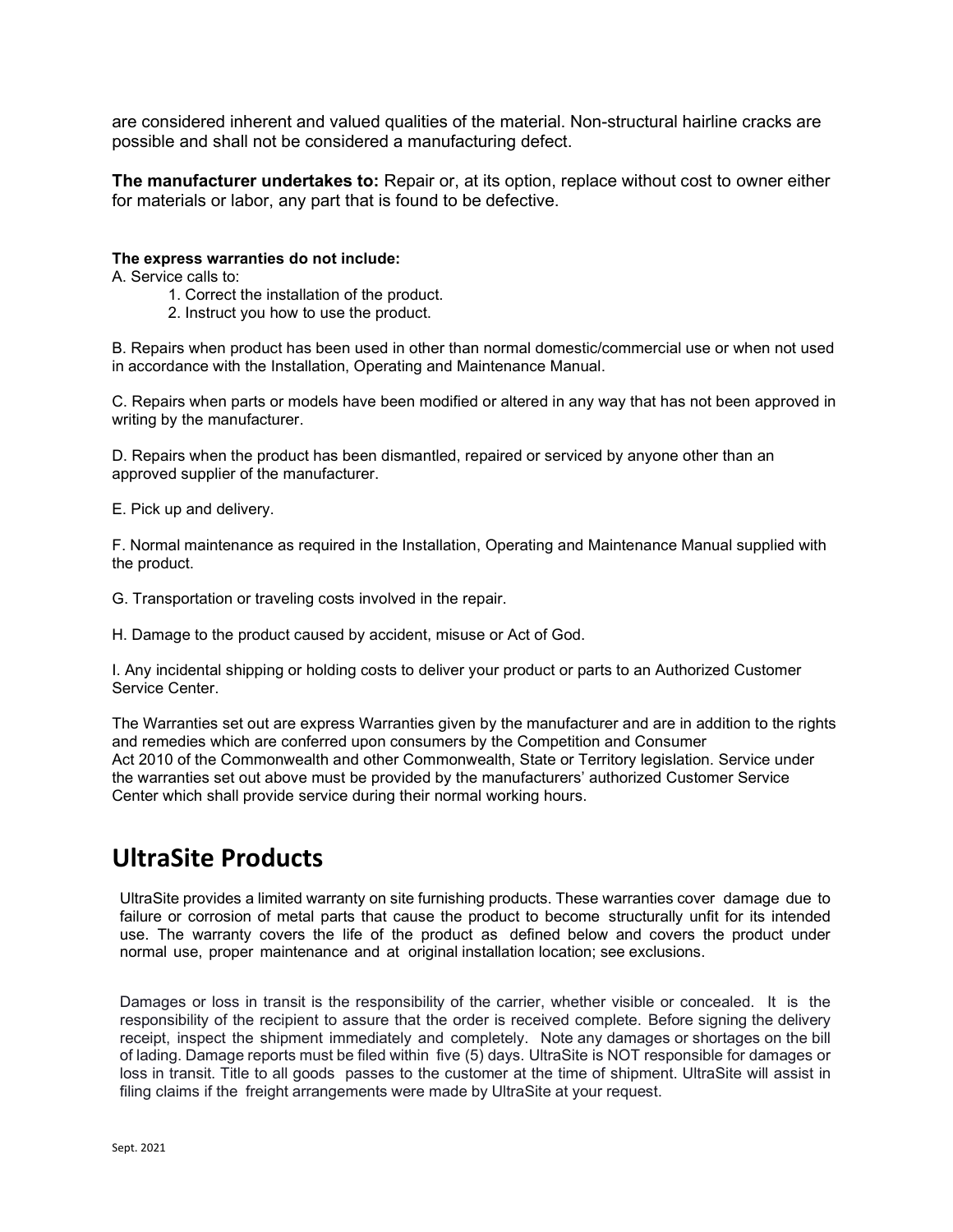## Thermoplastic and Powder Coated Products

UltraSite provides a seven (7) year limited warranty on thermoplastic coated elements and a three (3) year limited warranty on powder coated elements. Powder coated products from the Premium Collection carry a five (5) year limited warranty. UltraSite guarantees all items for one (1) full year to be free of defects in workmanship or materials when installed and maintained properly. We agree to repair or replace, any items determined to be defective. Items specifically not covered by this warranty include vandalism, man-made or natural disasters, lack of maintenance, normal weathering or wear and tear due to public abuse.

## Lifetime Limited Warranty on Hardware

UltraSite provides a lifetime limited warranty against structural failure due to breaking or shearing which causes the product to become structurally unfit for its intended use; a lifetime warranty on stainless steel hardware against rust; and a one (1) year limited warranty on hardware against rust; see exclusions. The lifetime warranty refers to the life of the product as defined below and covers the product under normal use and proper maintenance. The cost of replacement due to scratching or cutting of certain hardware plating is not included in this warranty.

## Recycled Plastic Lumber Products

UltraSite provides a ten (10) year limited warranty on recycled plastic lumber products in normal applications against rotting, splintering, decay or structural damage directly from termites or fungal decay that causes the product to become structurally unfit for its intended use; see exclusions.

UltraSite guarantees all materials and workmanship for ten (10) years on any product made completely from our 100% Recycled Plastic. The guarantee excludes vandalism, improper use, product alterations, misuse, negligence, accident, theft, corrosion caused by chemicals, ice or snow damage and acts of God.

## All Other Products

UltraSite offers a one (1) year limited warranty on all other products.

For the purpose of this warranty, *lifetime* encompasses no specific term of years, but rather that Seller warrants to its original customer for as long as the original customer owns the Product and uses the Product for its intended purpose that the Product and all parts will be free from defects in material and manufacturing workmanship.